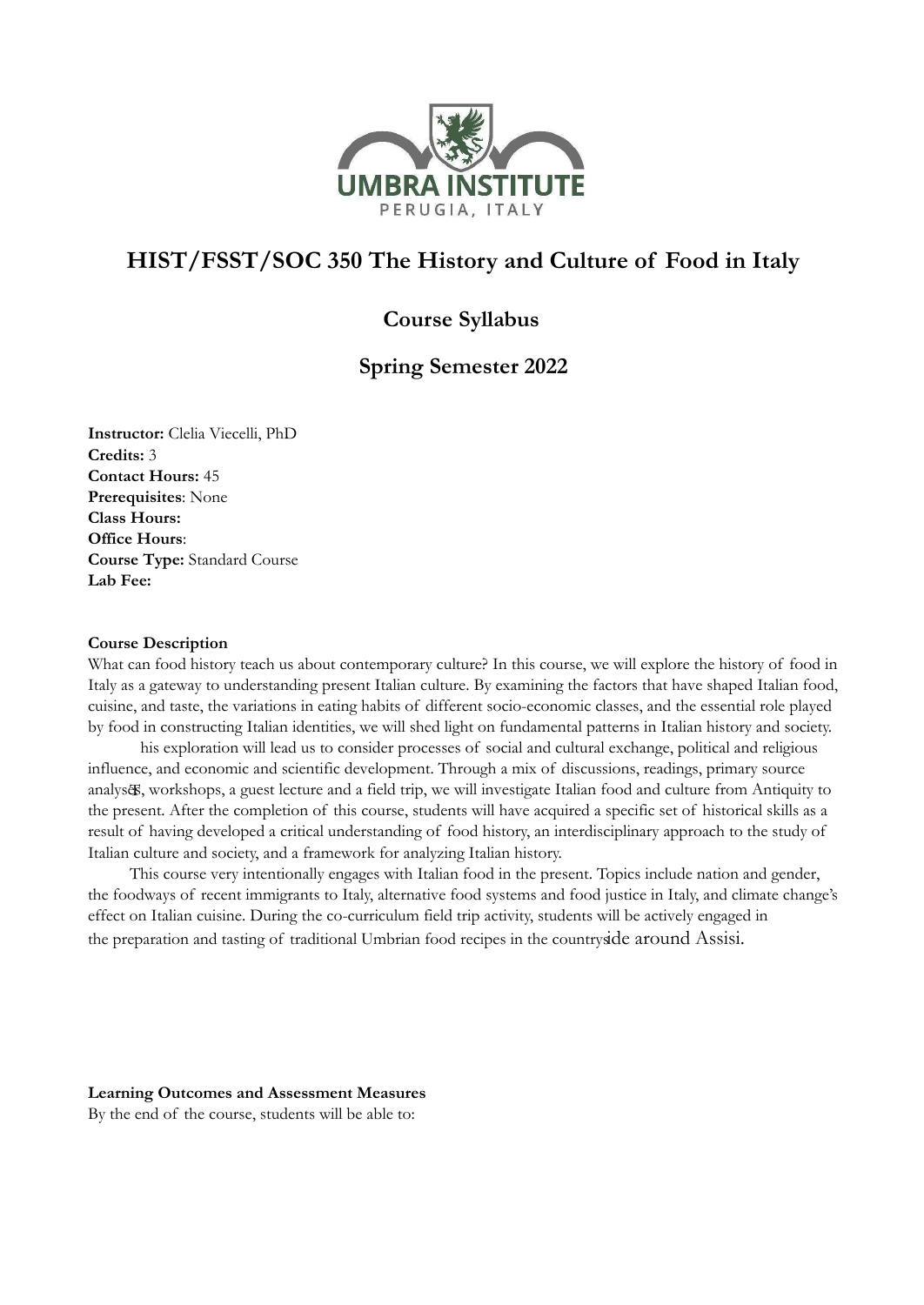| <b>Learning Outcomes</b>                     | <b>Assessment Measures</b><br>Course requirements that will be used to<br>assess students' achievement for each<br>learning outcome |
|----------------------------------------------|-------------------------------------------------------------------------------------------------------------------------------------|
| <i>identify</i> some changes in how Italians | Weekly Quiz                                                                                                                         |
| have eaten over the last three               | Course Journal                                                                                                                      |
| millennia                                    | Final Essay                                                                                                                         |
| summarize connections between                | Participation                                                                                                                       |
| Umbria's culinary past and larger            | Course Journal                                                                                                                      |
| themes in Italian and world history,         |                                                                                                                                     |
| with particular attention to the             |                                                                                                                                     |
| implications of race, gender &               |                                                                                                                                     |
| sexuality, religious faith, and class        |                                                                                                                                     |
| distinguish between primary and              | Weekly Quiz                                                                                                                         |
| secondary sources                            | Course Journal                                                                                                                      |
| analyze different kinds of primary           | Participation                                                                                                                       |
| sources-texts, objects, and                  | Menu Presentation                                                                                                                   |
| images—for their meaning                     |                                                                                                                                     |
| integrate primary and secondary              | Final Essay                                                                                                                         |
| sources on the environmental,                |                                                                                                                                     |
| sociocultural, and economic factors          |                                                                                                                                     |
| in Italian food history into an              |                                                                                                                                     |
| argument                                     |                                                                                                                                     |

## **Course Materials**

## **Readings**

All reading materials will be made available in digital format on Moodle.

Please see "Umbra Institute Course Materials - Textbooks and Readers" handout provided in the orientation folder for more information.

## **Assessment**

| Participation     | 10%    |
|-------------------|--------|
| Weekly quizzes    | $25\%$ |
| Course journal    | 20%    |
| Menu Presentation | 15%    |
| Final Essay       | 30%    |

## **Grading**

Letter grades for student work are based on the following percentage scale:

| <b>Letter Grade</b> | <b>Numerical Score</b> | <b>Student Performance</b> |
|---------------------|------------------------|----------------------------|
| Range               | Equivalent             |                            |
|                     | $93\% - 100\%$         | Exceptional                |
| $A-$                | $90\% - 92\%$          | Excellent                  |
| B+                  | $87\% - 89\%$          |                            |
|                     | $83\% - 86\%$          | Superior                   |
|                     | $80\% - 82\%$          |                            |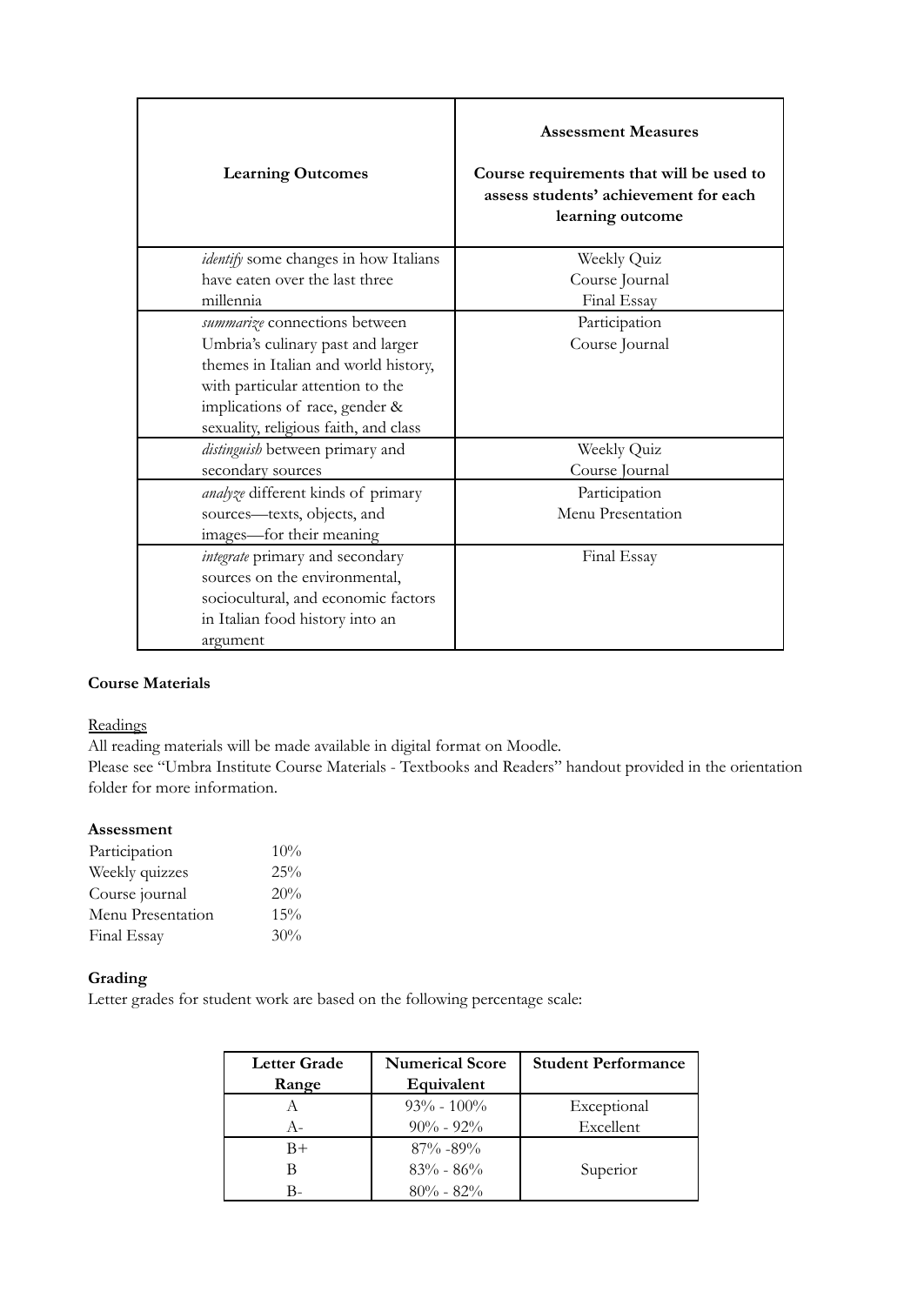| $C+$<br>C.    | $77\%$ - $79\%$<br>$73\% - 76\%$ | Satisfactory     |
|---------------|----------------------------------|------------------|
| $C$ -<br>$D+$ | $70\% - 72\%$<br>$67\% - 69\%$   |                  |
| D-            | $63\% - 66\%$<br>$60\% - 62\%$   | Low Pass         |
| F             | $59\%$ or less                   | Fail (no credit) |

## **Course Requirements**

Grades are based on participation, a weekly quiz, a course journal, a menu presentation, and a final essay.

## *Participation (10%)*

For a spirited discussion, students' active attention and participation are required. Class participation grade is based on four points:

- 1. Being on time in class and respectful behavior
- 2. Working in pairs/in group, and showing helpfulness towards classmates
- 3. Interest in the course and its topics

4. Readings should be done for the class the day they are assigned. In order to show that they have done the readings, students must raise their hand in class offering their perspective on the reading, and/or asking questions about parts that they didn't fully understand.

5. Students will be asked questions in discussion groups on the main ideas and concepts found in the readings. Ability to engage in such discussions is crucial for a participatory classroom environment.

## *Weekly Quiz (25%)*

Students will be assigned two short quizzes every week, each of which will be due before class time and will not be reopened. The quiz will be on Moodle and it is not timed. Students can take the quiz as many times as they like, with the recorded grade being the average grade of all attempts.There will be a combination of*technical, methodological* and *content questions*. The content questions will help students zoom in on the most important ideas of the readings. The technical questions will help students learn the class' policies and administrative procedures. The methodological questions will test on skills that will pop up every week, like finding an author's argument and assessing sources.

## *Course Journal (20%)*

Students will be provided with a notebook at the start of the semester, which they will use as a personal space through which to reflect on course material and ideas. In-class assignments (e.g. summaries of assigned readings, analyses of primary sources, mental maps, reflections, predictive exercises) will be regularly scheduled and graded twice throughout the semester, i.e. before the mid-semester break (Week 5) and at the end of the course (Week 10). Each of these checks is worth 10% of your grade, for a total of 20%.

## *Menu Presentation (15%)*

Students will present a source analysis of their menu. For this, they will need to collect a menu in Perugia or another Italian location, analyze and contextualize it by relating it to course material. Students will find on Moodle a full prompt.

## *Final Essay (30%)*

In the final essay due on Week 11, students will apply what they have learned throughout the semester. They will use course material and additional primary sources and secondary sources to build a historical argument, with citations and footnotes, supporting their answer to the following question: Building on past developments, what predictions would you make about the future of food culture in Italy? Students will find on Moodle a full prompt.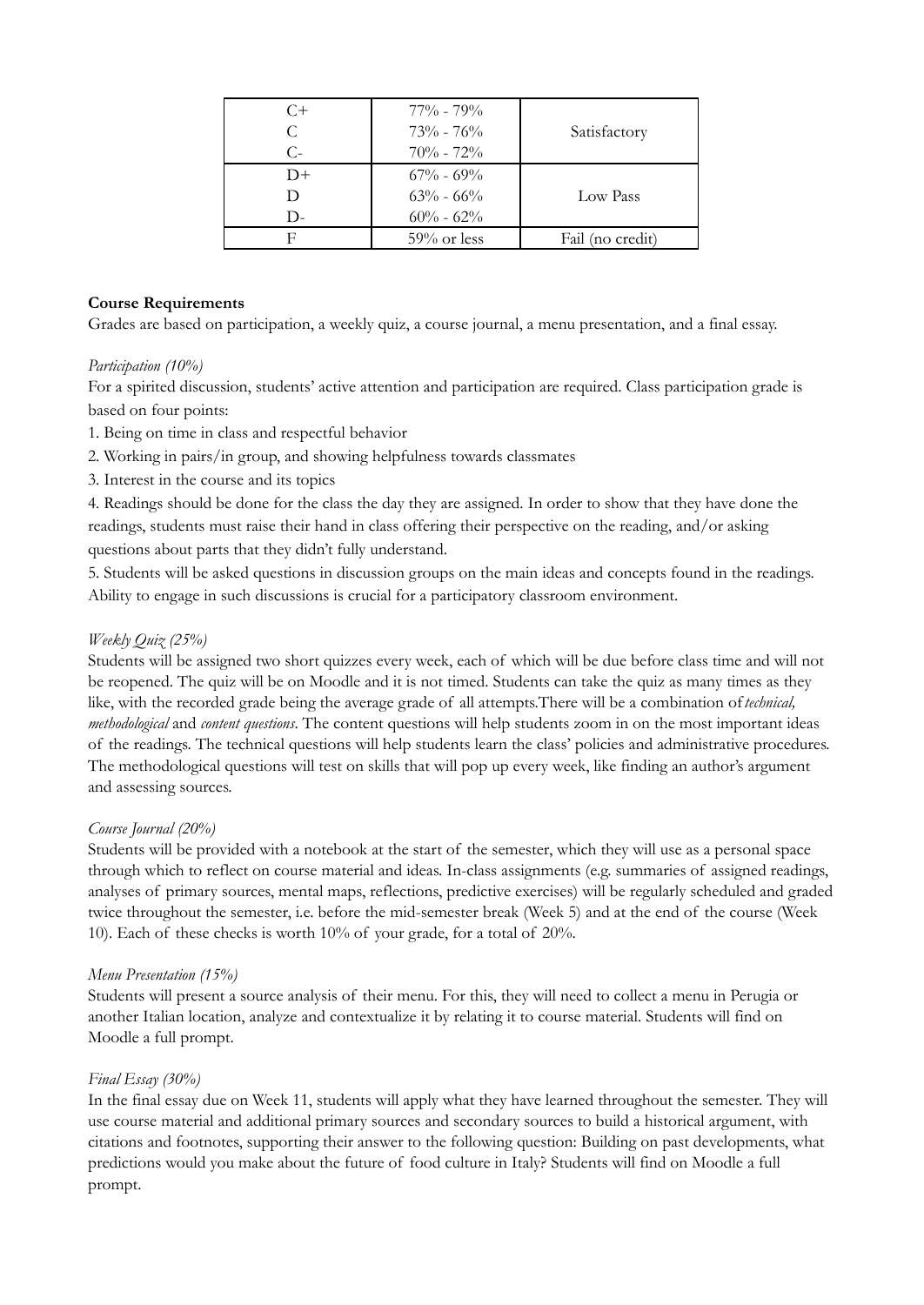#### **Submitting Work Late**

If students submit work after the deadline, they will incur a 5% grade deduction for each working day the assignment is late. Working days are Monday through Friday. To avoid penalty, students must get approval for a 24-hour extension before the actual deadline. Each student is allowed one extension of 24 hours over the entire semester. Work submitted after the 24-hour extension will be marked zero.

#### **Incomplete/Longer Assignments**

If assignments are shorter or longer than the assigned number of pages, there will be a 5% grade deduction for each missing or extra page.

#### Attendance Policy

Absences for Covid-related circumstances: in order to keep the entire Umbra community healthy and to comply with local laws, you may not enter the Umbra premises if you have a temperature of 37.5 °C (99.5 °F) or higher. For all students who display any relevant symptoms, the procedure will be the following:

- 1. avoid going to class;
- 2. immediately notify the Student Services staff;
- 3. be prepared to get tested for COVID at a local pharmacy within the day.

The following additional conditions apply:

- Students may attend classes remotely and without academic penalty via Zoom or Skype *but only* if they are waiting for the test to be scheduled or performed.
- Students with a positive test result (or who have been in close contact with someone who tested positive) must follow all applicable quarantine or isolation requirements and may attend classes remotely, *without academic penalty*.
- Students with a negative test result are allowed to attend class in person.

It is Institute policy that students with symptoms be tested. Any student refusing testing will not be admitted to the Institute under any circumstances and any absences will not be considered eligible for an extra absence for any classes missed. In other words, refusing a test and staying in one's apartment is considered an unexcused absence.

Class attendance (in person or through live connection) is mandatory. Students are allowed two "free" absences, which do not need to be justified. However, it is considered common courtesy to inform the instructor of your absence when possible. It is the students' responsibility to keep them in case of real necessity (sickness or any other unforeseen inconvenience that may prevent students from being in class).

## **Additional absences relating to illness may be approved by the Academic Director but only if a medical certification is provided.**

Each additional absence, unless for a very serious reason, will lower the students' grade by one grade level (i.e., a final grade of a B+ would be lowered to a B). If students miss class, they are responsible for obtaining class notes from other students and/or for meeting the professor during office hours. It is also the policy of the Institute that any student who has eight or more absences automatically fails the class.

Except in the case of medical emergencies, absences are not accepted when tests are scheduled; tests cannot be made up. Furthermore, scheduled times and dates indicated for exams, quizzes, oral presentations, and any other graded assignments cannot be changed for any reason. Even if more sections of the same class are activated, students may only take exams during the scheduled times and dates for the section they are enrolled in.

## **Academic Integrity**

All forms of cheating (i.e., copying during exam either from a fellow student or making unauthorized use of notes) and plagiarism (i.e., presenting the ideas or words of another person for academic evaluation without acknowledging the source) will be handled according to the Institute Academic Policy, which can be found in the Umbra Institute Academic Policies and Conduct Guidelines.

#### **Classroom Policy**

Students are expected to follow the policy of the Institute and demonstrate the appropriate respect for the historical premises that the school occupies. Please note that cell phones must be turned off before the beginning of each class. Computers and other electronic devices cannot be used during class lectures and discussions.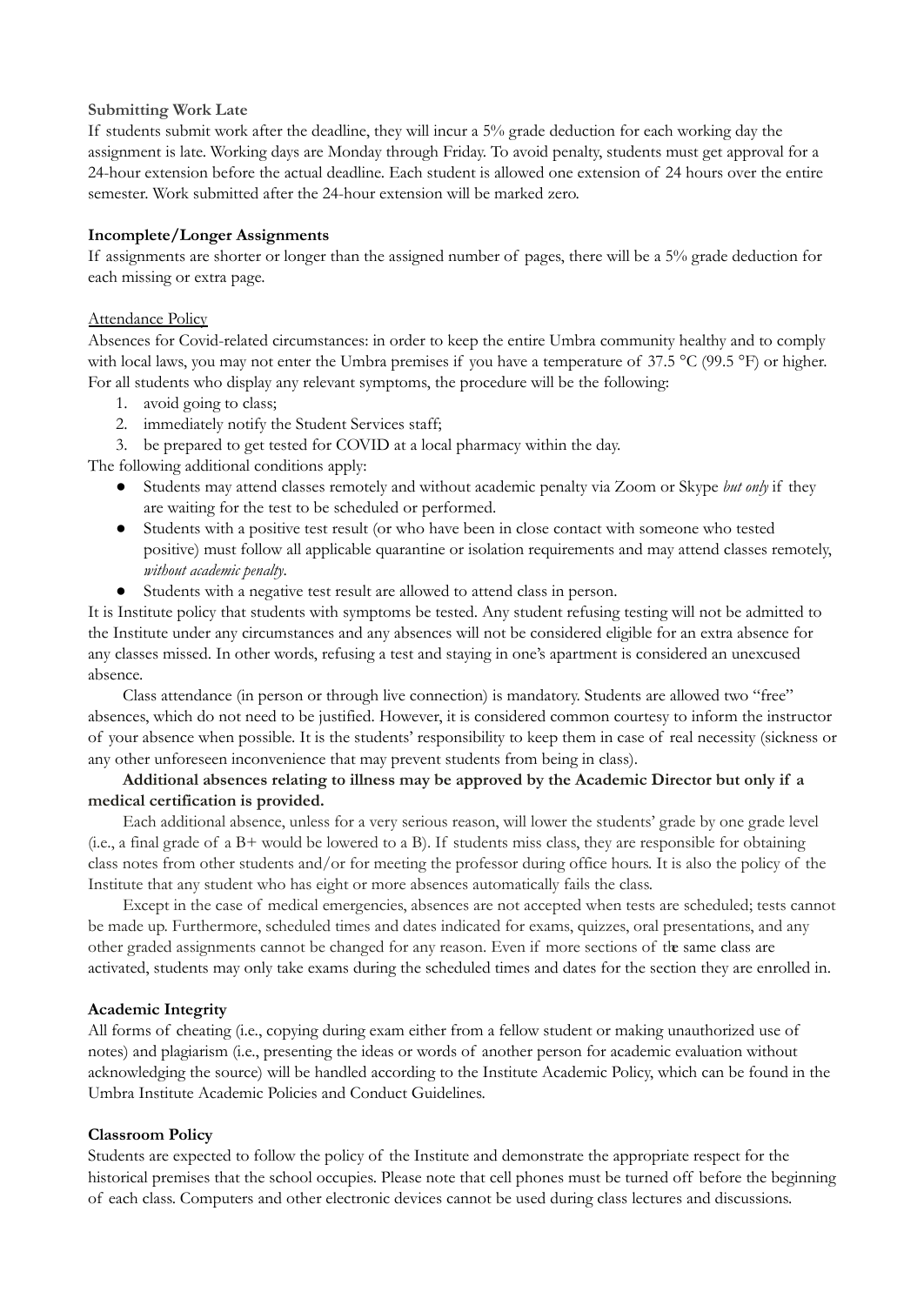#### **Schedule of Topics, Readings, and Assignments**

#### **WEEK 1 COURSE INTRODUCTION & ROMAN FOOD (753 BCE – 476 CE)**

Day 1 *Course overview, discussion of food and identityand menu analysi*s

Day 2 *Roman Food*

Readings for the week:

Day 1: Zhen, W. (2019) *Food Studies: A Hands-On Guide*. London ; New York: Bloomsbury Academic, pp. 46–47.

Jurafsky, D. (2015) *The Language of Food: A LinguistReads the Menu*. W. W. Norton & Company, pp. 7–20.

Day 2: Kaufman, C., K. (2006) 'Ancient Rome', in *Cooking in Ancient Civilizations*. Westport, CT: Greenwood, pp. 121–131.

Corbier, M. (1999) 'The Broad Bean and the Moray: Social Hierarchies and Food in Rome', in Montanari, M. and Flandrin, J.-L. (eds) *Food: A Culinary History from Antiquity to the Present*. New York, NY: Columbia University Press, pp. 128–140.

Hands-On Workshop: Making Apicius's aromatic salts with fresh herbs from the Orto Sole didactic garden.

#### **WEEK 2 MEDIEVAL FOOD (476-1300)**

Day 1 *New influences on Medieval food culture*

Day 2 *Medieval cooking and recipes*

Readings for the week:

Day 1: Montanari, M. (2012) 'Introduction: When European (Food) Culture Was Born', in Montanari, M. (ed.) *A Cultural History of Food in the Medieval Age*. London ; New York, NY: Bloomsbury Academic, pp. 1–8.

Montanari, M. (1999) 'Romans, Barbarians, Christians & Production Structures and Food Systems in the Early Middle Ages', in Montanari, M. and Flandrin, J.-L. (eds), Sonnenfeld, A. (tran.) *Food: A Culinary History from Antiquity to the Present*. New York, NY: Columbia University Press, pp. 165–177.

Day 2: Dickie, J. (2008) 'Venice, 1300s: Chinese Whispers', in *Delizia! The Epic Story of the Italians and Their Food*. New York, NY: Free Press, pp. 45–58.

Redon, O., Sabban, F. and Serventi, S. (eds) (1998) 'The Practice of Cooking & The Aesthetics of Cooking', in Redon, O., Sabban, F., and Serventi, S., *The Medieval Kitchen: Recipes from France and Italy*. Translated by E. Schneider. Chicago: Chicago University Press, pp. 16–30.

### **WEEK 3 RENAISSANCE FOOD (1300-1600)**

Day 1 *Diets and food hierarchies: The humors and the Great Chain of Being*

Day 2 *Renaissance banquets and feasting*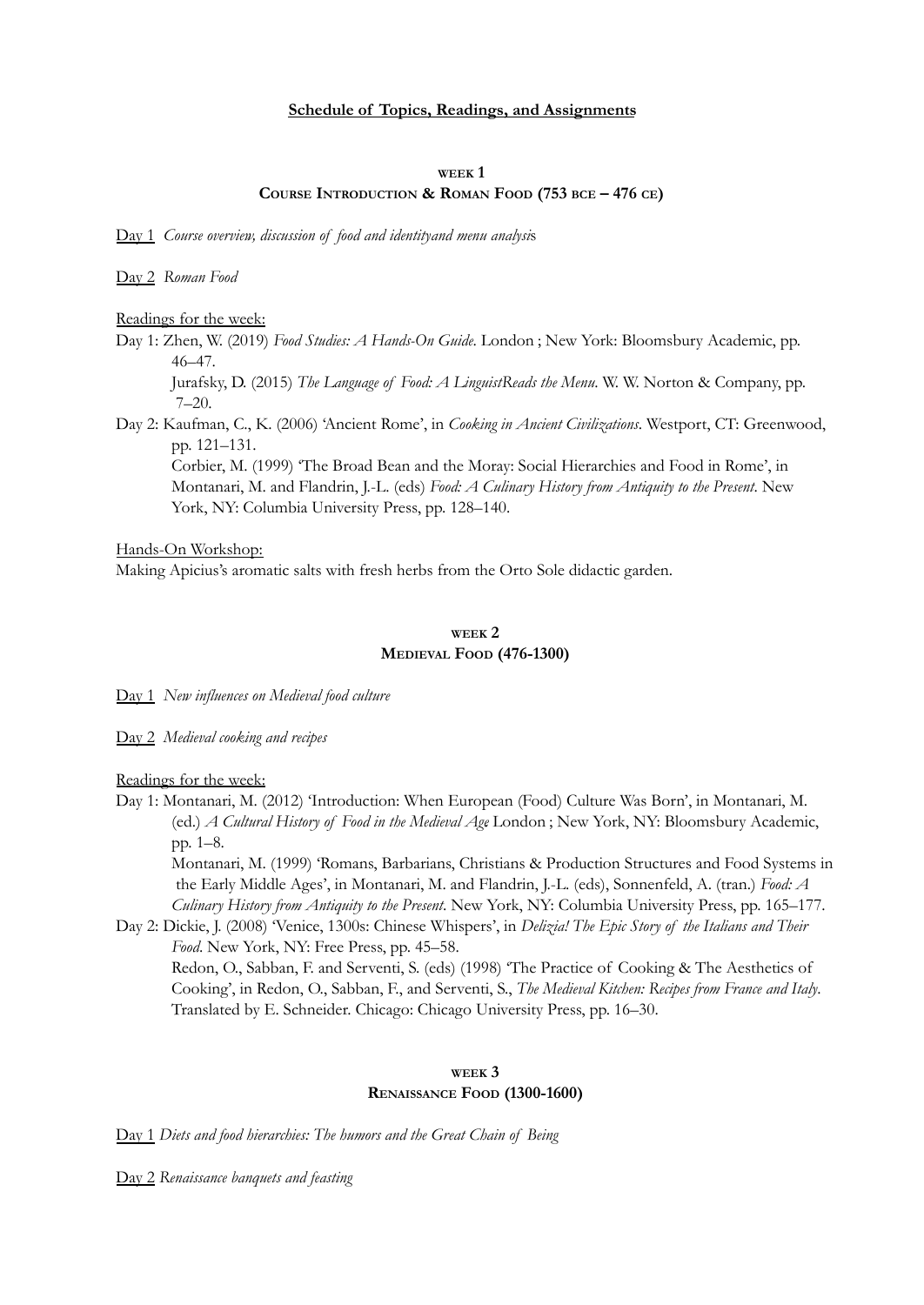#### Readings for the week:

Day 1: Grieco, A., J. (1999) 'Food and Social Classes in Late Medieval and Renaissance Italy', in Montanari, M. and Flandrin, J.-L. (eds), Sonnenfeld, A. (tran.) *Food: A Culinary History from Antiquity to the Present*. New York, NY: Columbia University Press, pp. 302–312. Grieco, A. J. (2019) 'Dietary and Medical Treatises', in *Food, Social Politics and the Order of Naturein Renaissance Italy*. Milan: Officina Libraria, pp. 120-124.

Day 2: Dickie, J. (2008) 'Rome, 1549-50: Bread and Water for Their Eminences', in *Delizia!: The Epic History of the Italians and Their Food*. New York, NY: Free Press, pp. 100-113. Taylor, V. (2005) 'Banquet plate and Renaissance culture: a day in the life', *Renaissance Studies*, 19(5), pp. 621–633.

### **WEEK 4 THE COLUMBIAN "EXCHANGE" AND EARLY MODERN FOOD (1492-1800)**

Day 1 *Guest Lecture - Dr Zachary Nowak*

Day 2 *The spread of the tomato and the transformationof tastes in Italy*

#### Readings for the week:

- Day 1: Brosnan, K.A. (2011) 'Columbian Exchange', in *Encyclopedia of American Environmental History*. New York: Facts On File, pp. 301-303.
- Day 2: Gentilcore, D. (2009) 'Taste and the tomato in Italy: a transatlantic history', *Food and History*, 7(1), pp. 125–139.

Montanari, M. (2013) 'Preservation and Renewal of Alimentary Identities', in*Italian Identity in the Kitchen, or Food and the Nation*. New York: Columbia University Press, pp. 33-40.

## **WEEK 5 LA MEZZADRIA (SHARECROPPING) AND "TRADITIONAL" FOOD (1800S-2020)**

Day 1 *Agricultural systems and peasant food culture*

Day 2 *How poor is* Cucina povera *(Poor Cuisine)?*

Readings for the week:

Day 1: Diner, H.R. (2001) 'Black Bread, Hard Bread', in *Hungering for America: Italian, Irish, and Jewish foodways in the age of migration*. Cambridge: Harvard University Press. Nowak, Z. (2013) 'Italian Stuffed vs. Maghreb Wrapped: Perugia's Torta al Testo Against the Kebab', in McWilliams, M. (ed.) *Wrapped and Stuffed Foods: Proceedings of the Oxford Symposium on Food and Cookery 2012*. Totnes: Prospect Books (Proceedings of the Oxford Symposium on Food and Cookery), pp. 101–107.

Day 2: Montanari, M. (2017) 'And at Last, the Farmers Win', in Naccarato, P., Nowak, Z., and Eckert, E.K. (eds) *Representing Italy Through Food*. London: Bloomsbury Academic, pp. 17–32. Nowak, Z. (2011) 'Looking Back to the Future: Historical Polycultures in Central Italy', *Agroforestry News*, 19(4), pp. 20–26.

## *Co-Curricular Field Trip: Food Provisioning and Preparation in Assisi* Hands-On Workshop:

Preparing and sharing a traditional Umbrian meal at Malvarina agriturismo (Assisi).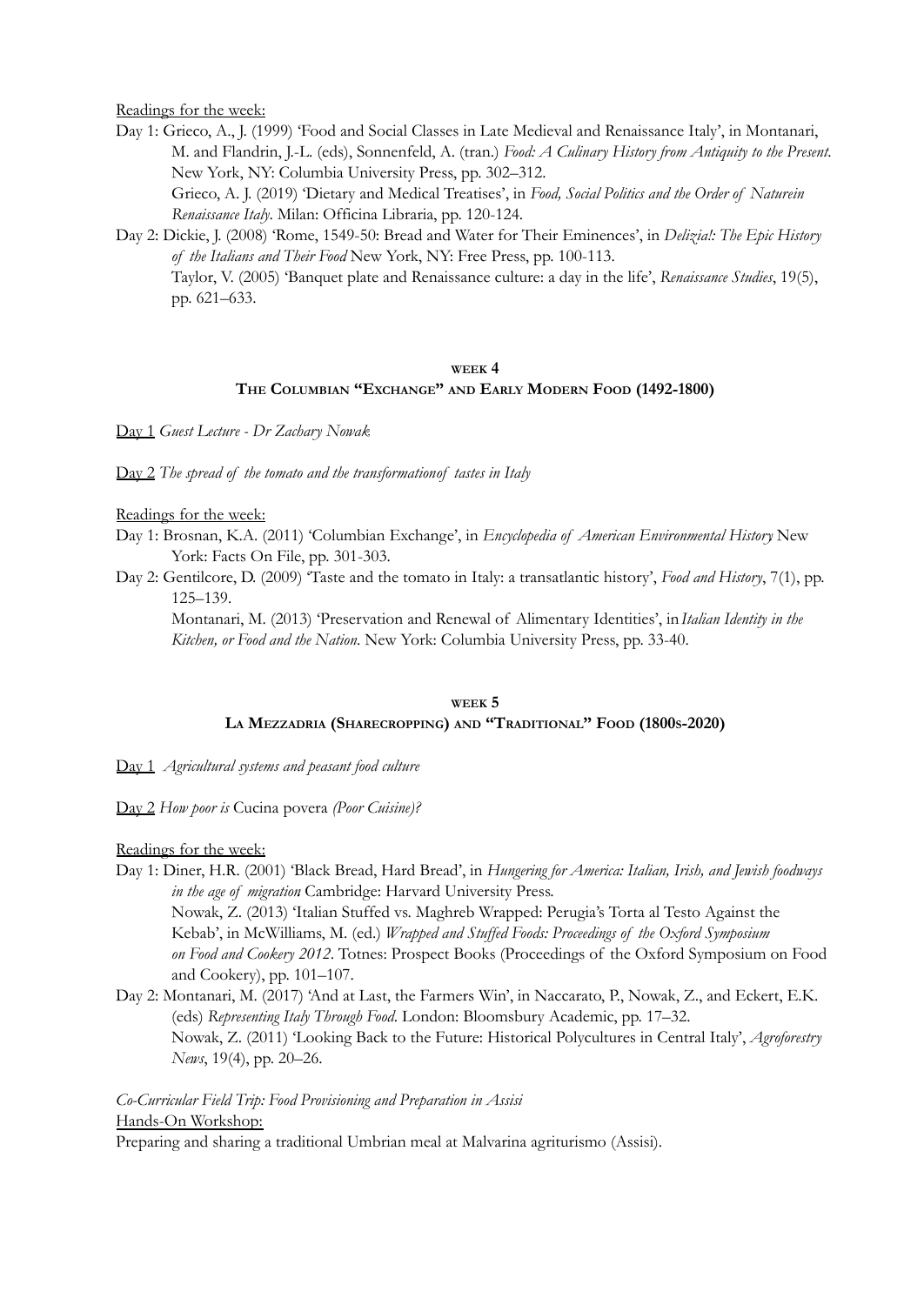## **WEEK 6 POLITICAL UNIFICATION AND THE INDUSTRIALIZATION OF FOOD (1815-1915)**

Day 1 *The birth of the Italian nation-state and theIndustrial (Food) Revolution*

Day 2 *The role played by Pellegrino Artusi in the culinary unification of Italy*

#### Readings for the week:

- Day 1: Capatti, A. and Montanari, M. (2003) 'Appert in Italy', in *Italian cuisine: a cultural history*. Translated by A. O'Healy. New York: Columbia University Press, pp. 252-258. Helstosky, C. (2004) 'Unification through Monotony, Italy 1861–1914', in *Garlic and Oil : Politics and Food in Italy*. 1st edn. Oxford: Berg, pp. 11–38.
- Day 2: Montanari, M. (2013) 'The Artusian Synthesis' and 'The Numbers of Italians Increases', in*Italian Identity in the Kitchen, or Food and the Nation*. New York: Columbia University Press, pp. 47-57. Dickie, J. (2008) 'Florence, 1891. Pellegrino Artusi', in *Delizia!: The Epic History of the Italians andTheir Food*. New York, NY: Free Press, pp.196-215.

## **Semester Break**

#### **WEEK 7**

#### **FOOD, THE NATION AND WOMEN UNDER FASCISM (1915-45)**

Day 1 *Fascist food policies and the experiences of women*

Day 2 *Uniting and modernizing the nation*

Readings for the week:

- Day 1: Garvin, D. (2015) 'Taylorist Breastfeeding in Rationalist Clinics: Constructing Industrial Motherhood in Fascist Italy', *Critical Inquiry*, 41(3), pp. 655–674.
- Day 2: Dickie, J. (2008) 'Milan, 1936', in *Delizia!: The Epic History of the Italians and Their Food*. New York, NY: Free Press, pp. 256-268.

Helstosky, C. (2003) 'Recipe for the Nation: Reading Italian History Through La Scienza in Cucina and La Cucina Futurista', *Food and Foodways*, 11(2–3), pp. 113–140.

## **WEEK 8 DIASPORIC ITALIAN CUISINES AND POST-WAR ECONOMIC BOOM (1870S-2021)**

Day 1 *Italian migration and food*

Day 2 *Post-war economic boom*

Readings for the week:

Day 1: Levenstein, H. (2002) 'The American Response to Italian Food, 1880-1930', in Counihan, C. (ed.) *Food in the USA: A Reader*. New York: Routledge, pp. 75–90. Albala, K. (2018) '*Italianità* in America: The Cultural Politics of Representing "Authentic" Italian Cuisine in the US', in Naccarato, P., Nowak, Z., and Eckert, E.K. (eds) *Representing Italy Through Food*.

London: Bloomsbury Academic, pp. 205–218.

Day 2: Montanari, M. (2013) 'The 'Italian Miracle': Between Modernity and Tradition', in *Italian Identity in the*